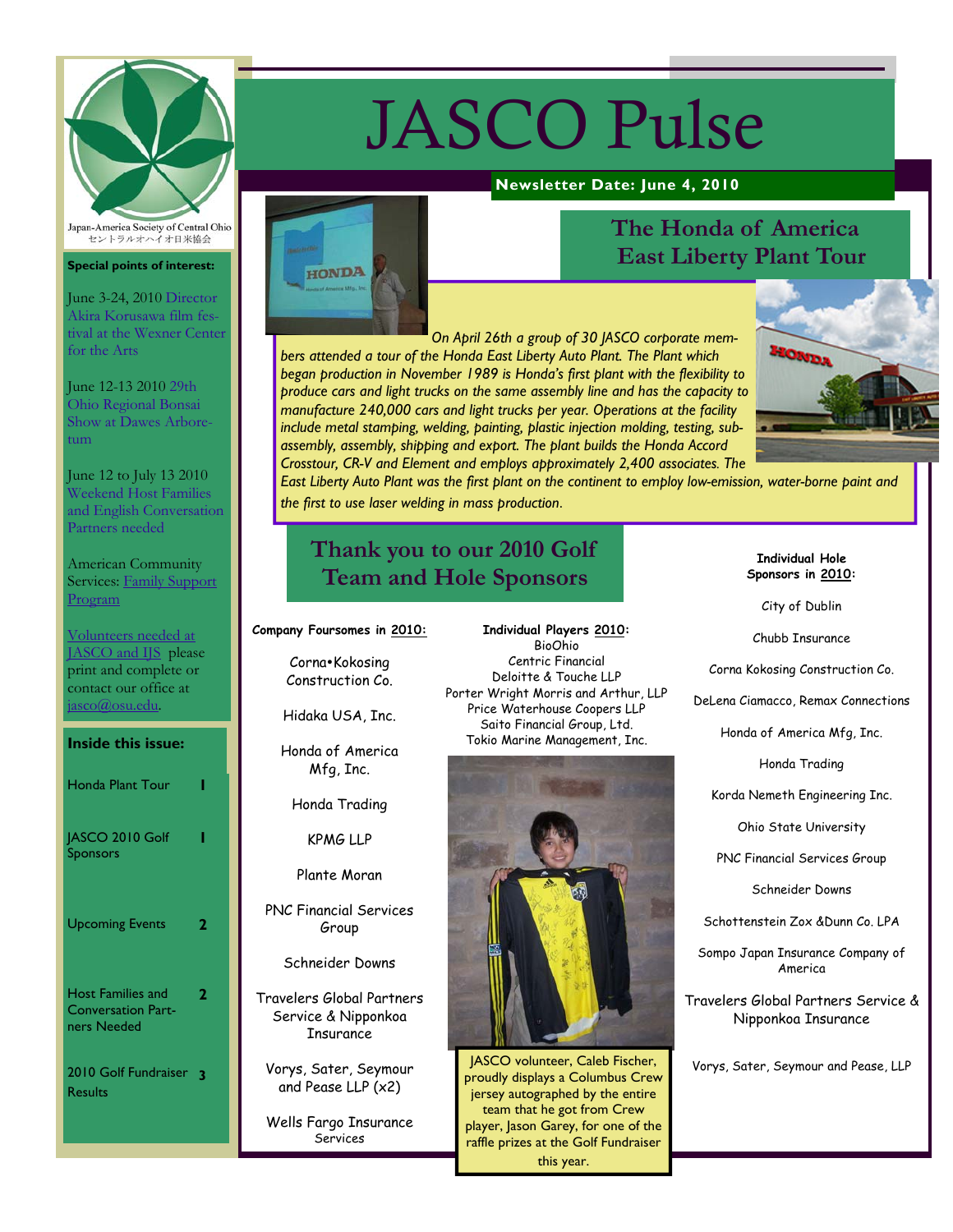# **Upcoming Events**



If you have any articles or events that you would like included in an issue of Pulse the deadline for submission is the end of the prior to the month of the current

# **June 3 to June 24, 2010**  *The Wexner Center for the Arts presents An Akira Korusawa Film Festival*

This series is a tribute to the astonishing inventive Japanese director Akira Kurosawa (1910-1998) on the centenary of his birth and coincides with a run of his most wellknown film, Seven Samurai (1954). The film series includes the director's debut feature, as well as Rashomon (1950), generally regarded as the film that effectively intro-

duced Japanese cinema to the rest of the world. Admission: \$7 general public, \$5 students Location: Wexner Center for the Arts, The Ohio State University, 1871 North High

Street, Columbus, Ohio

For more information contact: Joel Diaz at (614) 292-9840 or jdiaz@wexarts.org or visit http://japan.osu.edu/events/2010/Kurosawa.pdf

# **June 12-13, 2010**  *29th Ohio Regional Bonsai Show*

The Dawes Arboretum cordially invites you to experience the Art of Bonsai at the  $29<sup>th</sup>$ Ohio Regional Bonsai Show. Free demonstrations go on throughout the weekend. More than 100 bonsai specimens will be displayed in the Firelight Room and the Bonsai Courtyard for viewing. Be sure to visit the vendor area on the Visitors Center Deck

also if you are looking for supplies to start your own bonsai. Saturday: 12:00 PM – 7:00 PM and Sunday: 11:00 AM – 5:00 PM Dawes Arboretum 7770 Jacksontown Rd. NE

Newark, OH 43056

For more information visit: http://www.dawesarb.org/ or contact Information@dawes arb.org or call 1-800-443-2937





# **Sunday, August 1, 2010**  *Koto Group "Sakura" performs at the Columbus Museum of Art*

Come see a performance by the Koto group, "Sakura", in the Columbus Museum of Art's walled garden from 2pm – 3pm. Koto is a traditional Japanese stringed musical instrument. In the event of rain, the concert will be held in the Museum.

Cost of \$10 per adult. Children under 18 years of age are free. Admission to the Museum that day is free.

For more information contact: Carolyn Hippensteel at chippens@hotmail.com or call 614-784-5475

# **Host Family Opportunities and Conversation Partners**

The **Institute of Japanese Studies** will once again host several groups from Japan this summer. Seven graduate students from the University of Shizuoku Health Sciences Program will be on campus from June 20 through July 21 working with the American Language Program. Fifteen undergraduate students from the University of Shizuoka will be studying English and learning about life in Ohio from August 1 through  $\,$ August  $2$ 1. We are looking for weekend host families (applications at  $\frac{\text{http://}}{\text{http://}}$ www.surveymonkey.com/s/9WX6L9Y )and English conversation partners (applications at  $\frac{\text{http://}}{\text{http://}}$ www.surveymon $\rm{key.com/s}/9WRT7QK)$  for each of these groups. If you have any questions or need more information please contact IJS at  $614$ –292–3345 or <u>stucky.7@osu.edu</u>